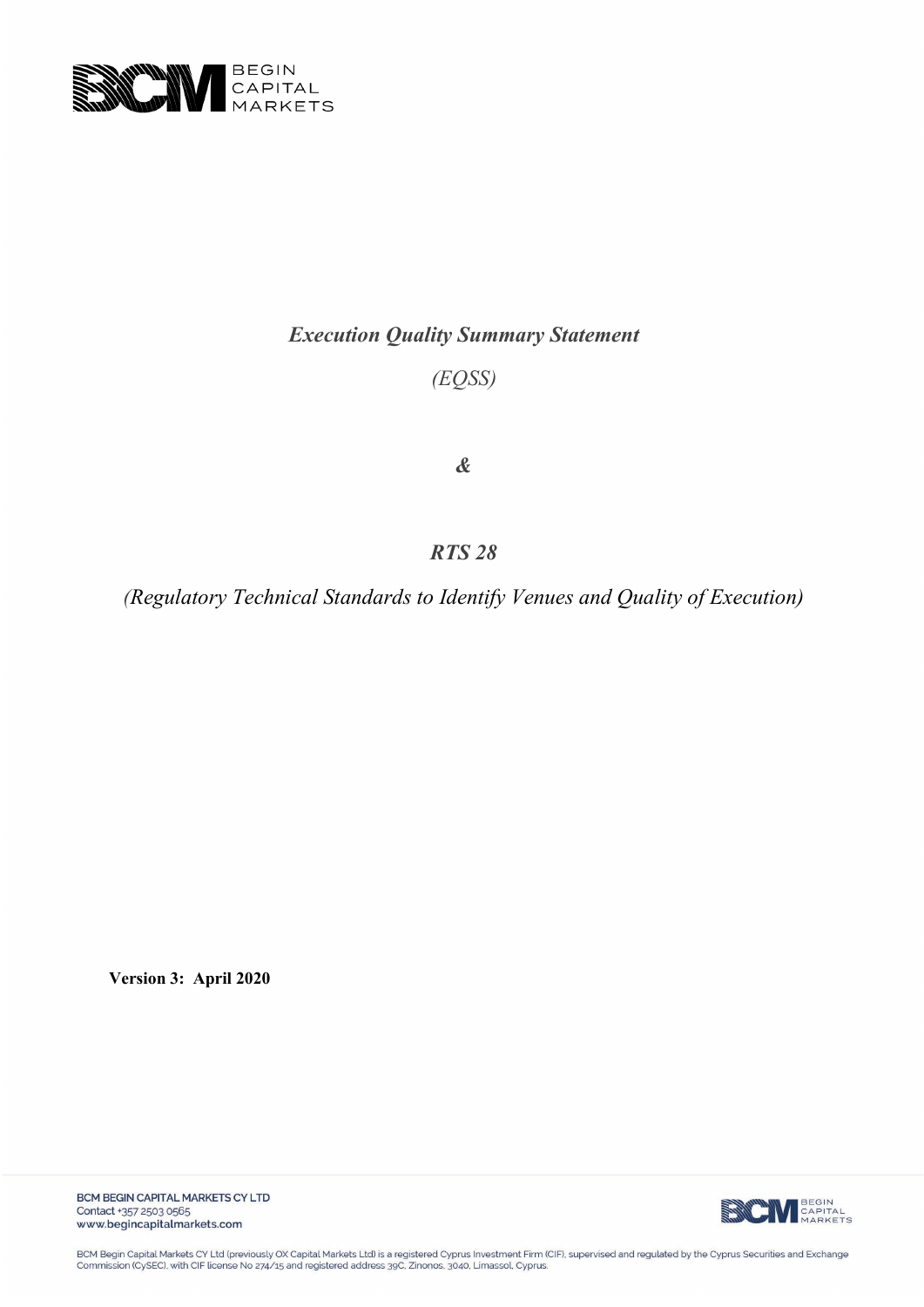# **Table of Contents**

| 1.  |  |
|-----|--|
| 2.  |  |
| 3.  |  |
| 4.  |  |
| 5.  |  |
| 6.  |  |
| 7.  |  |
| 8.  |  |
|     |  |
|     |  |
| 9.  |  |
| 10. |  |
| 11. |  |



BCM Begin Capital Markets CY Ltd (previously OX Capital Markets Ltd) is a registered Cyprus Investment Firm (CIF), supervised and regulated by the Cyprus Securities and Exchange<br>Commission (CySEC), with CIF license No 274/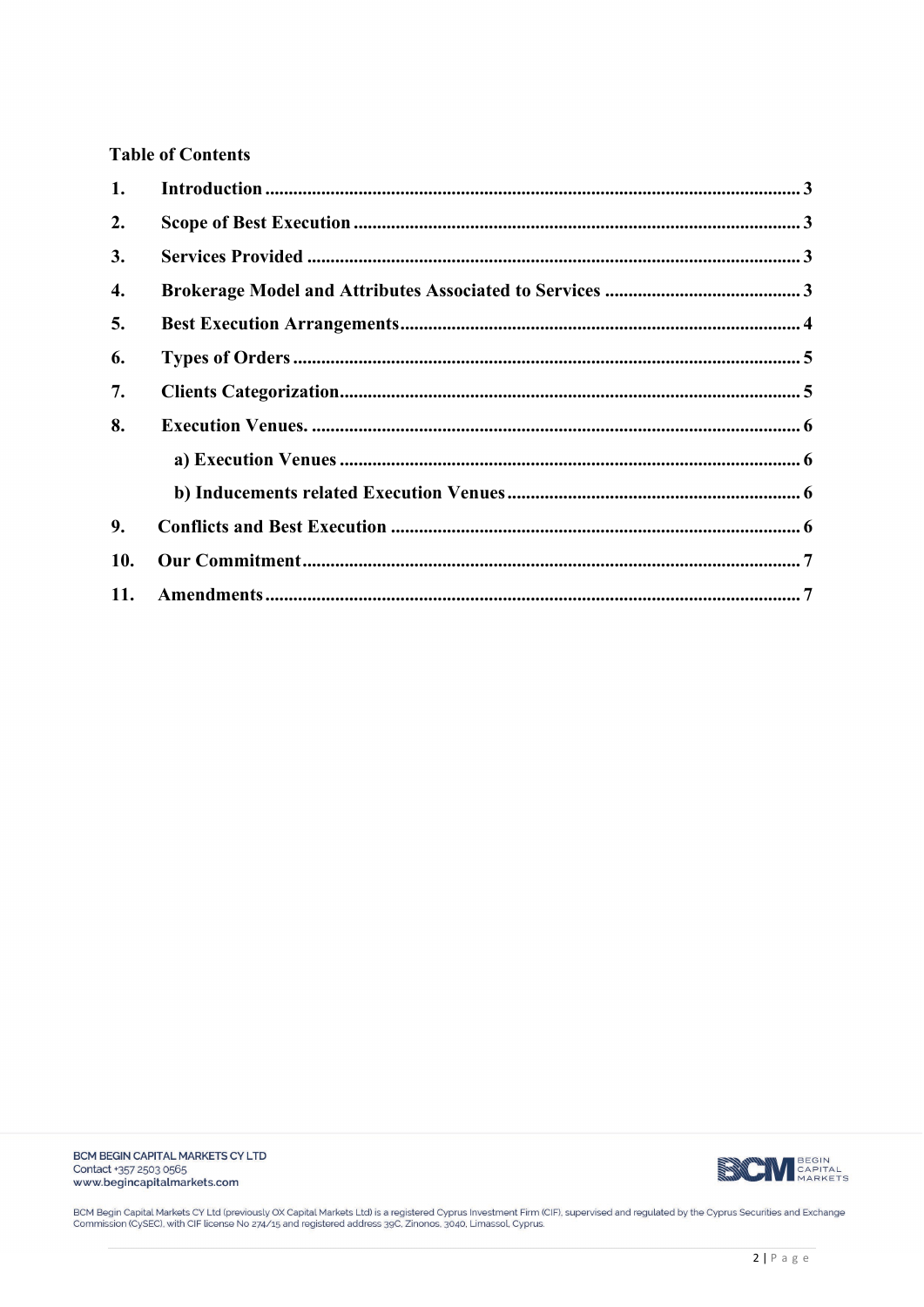# <span id="page-2-0"></span>**1. Introduction**

BCM Begin Capital Markets CY Ltd, previously Ox Capital Markets Limited (hereinafter the "Company") is a Cyprus Investment Firm with registration number HE 338839 and LEI 549300V4TXOFWGRO1Y13. The Company is authorised and licensed by the Cyprus Securities and Exchange Commission (hereinafter the "CySEC"), under the license number 274/15.

This Execution Quality Summary Statement (hereinafter the "Statement") of the Company, has been created in accordance with the Investment Services and Activities and Regulated Markets Law 87(I)2017, which transposes the Directive 2014/65/EU on markets in financial instruments ("MIFID II"). Pursuant to which, the Company is required to inform its Retail and Professional clients (hereinafter the "Clients"), about all the sufficient steps taken to acquire the best possible result for its Clients ("Best Execution").

The Company's Best Execution obligations are applicable to all financial instruments offered to retail clients & if applicable to professional clients. The company holds all due process in place whether in normal or abnormal market conditions and reassures through internal procedures that all steps are taken to ensure best possible results for its clients.

Following through with the Statement these steps will be identified and explained in more detail.

For further information please see the "Best Interest and Order Execution Policy".

# <span id="page-2-1"></span>**2. Scope of Best Execution**

Best Execution is an imperative element of MiFID II and the Company shall take all the sufficient steps to obtain the best possible result for its clients in circumstances:

- The Company in the due process of receiving and transmitting an or order for execution as per the pre-set arrangements & trading conditions with the client;
- The client, in respect of that order, is within the scope of best execution; and
- The Company is acting on the client's behalf for the purposes of best execution

# <span id="page-2-2"></span>**3. Services Provided**

The Company is licensed to provide the following Investment Services and where applicable within these services follow the Best Execution Principles:

- a) Reception and Transmission of orders in relation to one or more financial instruments
- b) Execution of Orders on Behalf of Clients
- c) Portfolio Management

# <span id="page-2-3"></span>**4. Brokerage Model and Attributes Associated to Services**

To comprehend the commitment towards our clients, below are key definitions to further clarify the Company's current business model and the characteristics of the products and services on offer. This Business model is designed to be in the clients' best interest and understanding these terms will allow for an enhanced appreciation where Best Execution principles are applied within this brokerage model and authorized services.

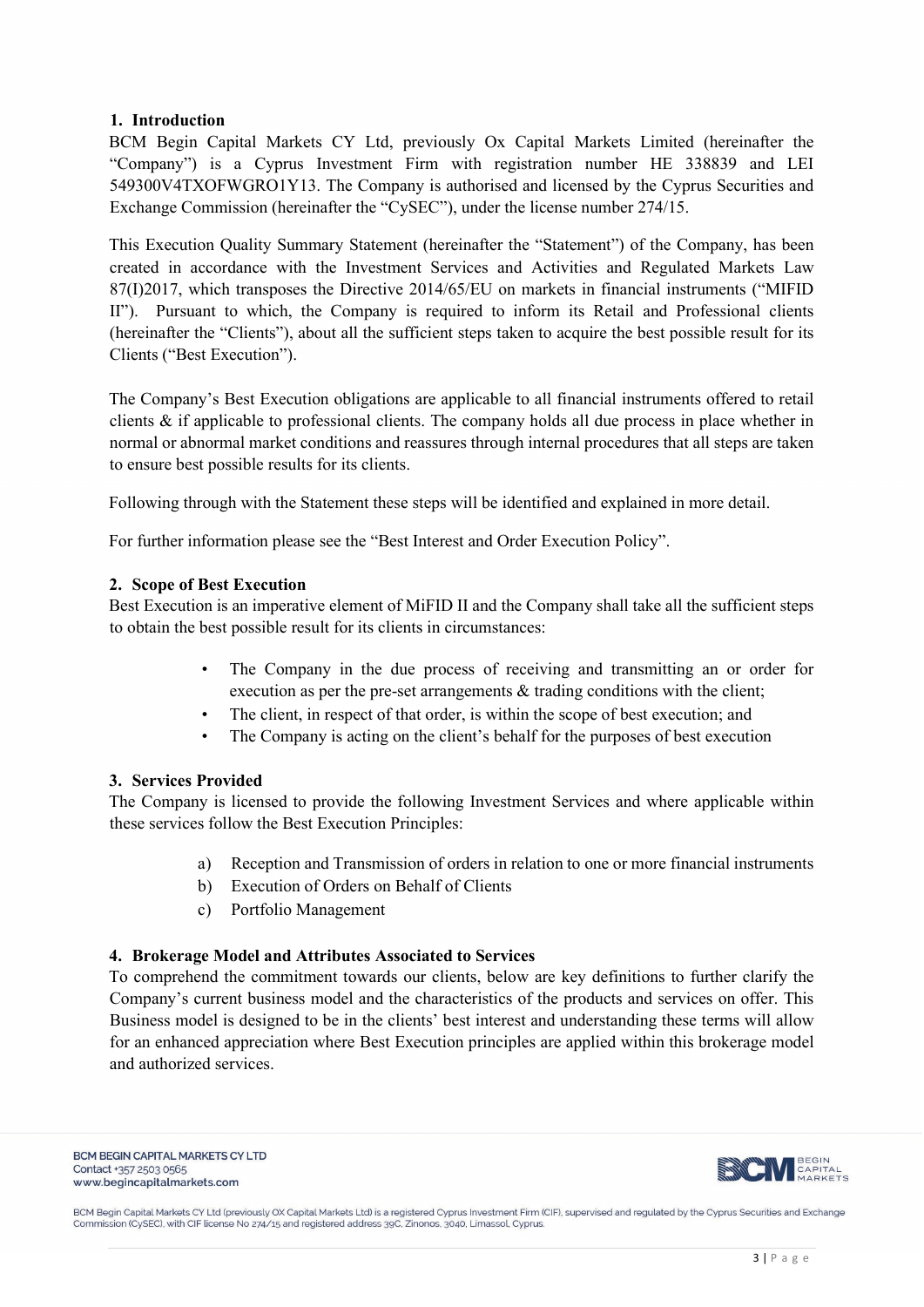# • Straight Through Processing (STP)

Used by financial companies to speed up the transaction process. This is performed by allowing information that has been electronically entered to be transferred from one party to another in the settlement process without manually re-entering the same pieces of information repeatedly over the entire sequence of events. The goal of STP is simple reducing the time it takes to process a transaction will increase the likelihood that a contract or an agreement i.e. trade is settled on time, with consideration of price and cost to be in the best interest of the client.

Over the Counter (OTC)

Trading is done directly between two parties, without the supervision of an exchange. In OTC market contacts are bilateral and like exchange traded covers all major asset classes and derivatives within such products.

• Contract for Difference (CFD)

Typically described as "buyer" and "seller", stipulating that the seller will pay to the buyer the difference between the current value of an asset and its value at contract time (if the difference is negative, then the buyer pays instead to the seller). In effect, CFDs are financial derivatives that allow traders to take advantage of prices moving up (long positions) or prices moving down (short positions) on underlying financial instruments. They are often used to speculate on those markets. For example, when applied to equities, such a contract is an equity derivative that allows traders to speculate on share price movements, without the need for ownership of the underlying shares.

• Online Trading Platform

It is a software program that can be used to place orders for financial products. Electronic trading platforms typically stream live market prices on which users can trade and may provide additional trading tools, such as charting packages. For further information on 'Trading Platforms' see the respective section on the Company`s website.

# <span id="page-3-0"></span>**5. Best Execution Arrangements**

The Company has taken into consideration the provisions of the Laws and Regulations in respect to the best possible result and has re-evaluated its procedures and enhanced the IT infrastructure to assure that it is compliant and resilient with its practice of Best Execution principles. All sufficient steps have been taken to obtain the best possible results while executing clients' orders in this regard.

The company considers all execution factors when assessing the quality of execution in normal and volatile market conditions.

Execution Factors:

- a) **Price**: ensure market validated prices for all Symbols on offer through the various platforms to be consistent across the board. The Brokerage Department is continually monitoring prices to assure accuracy.
- b) **Costs payable by the client as a result of the execution**; all costs pertaining to trading with the Company are clearly displayed and easily viewed on the websites & platforms. If any changes

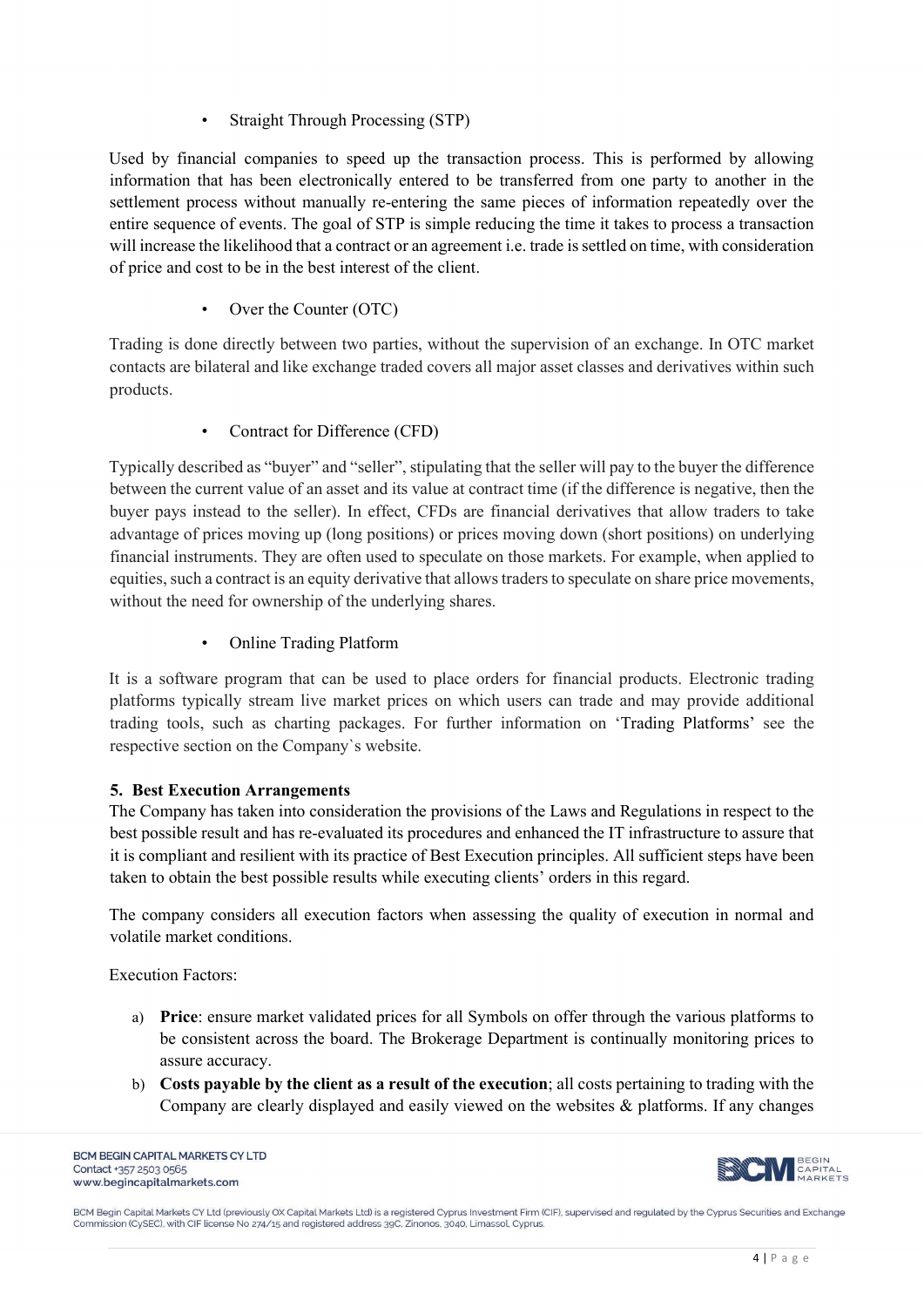occur, sufficient notification is given to our clients via any approved publishing arrangements. For more information view Company`s website. The ensuing cost to the company for execution of orders plays no role in the quality of the execution of client orders with selected trading venues/liquidity provider.

- c) **Speed of execution**; When prices are updating frequently and in direct contrast to the volatility of the instrument, then the speed of execution will resonate through timely execution at the requested entry or exit level. Several systems are in place to monitor and view all trades requested for execution through internal systems and maintain a close working relationship with LP to ensure our clients 'Best Execution'.
- d) **Likelihood of execution and settlement**; because of the strict trading parameters in place and the use of latest technology, trades are near guaranteed to be executed when they fall within the trading hours & conditions.
- e) **Size of the transaction**; to provide 'Best Execution' Minimum and Maximum Lot sizes are allocated to each instrument or class of instruments on offer so in normal market conditions those trades are near guaranteed to be filled, as they comply within the trading conditions and agreements with LP/execution venues.
- f) **Other criteria**; if a client does not fulfil the requirements of the knowledge test then the clients' account will have changes administered to his/her trading conditions. Also, if the market is extremely volatile or instruments are illiquid, they may be suspended from trading or removed all together from the list of available instruments in the interest of 'Best Execution'. Lastly, Futures CFDs are normally expired about one (1) week before the exchange traded asset is terminated to assure liquidity and to continue at best service to the client.

The Company obtains its prices from a third-party external reference sources such as its Liquidity Providers and has set up a quality control reporting schedule to evaluate the core elements of the Best Execution factors. Also, a contingency plan is available if one or more price providers fails to deliver live prices to one of the trading platform's due to a technical lapse. In extreme situations where prices are not available directly from the exchange then the underlying assets will also be affected.

# <span id="page-4-0"></span>**6. Types of Orders**

There are two (2) methods of execution which are offered to clients via reputed trading platforms, which allow for a high likelihood of trades to be executed within the Best Execution criteria consistently based on Execution factors already listed;

Market Execution: which means entering or exiting the market at the current market price in either a "BUY" or "SELL", also known as aggressive order.

Pending Order: which is placing an entry or exit order which can either be a "BUY STOP/LIMIT" or "SELL STOP/LIMIT" at a predetermined price level, also known as passive order.

#### <span id="page-4-1"></span>**7. Clients Categorization**

Clients who as per the "Client Categorisation Policy" were classified as Retail Clients and Professional Clients are falling under the scope of the aforesaid Regulations, while Eligible Counterparties do not as per the abovementioned policy.

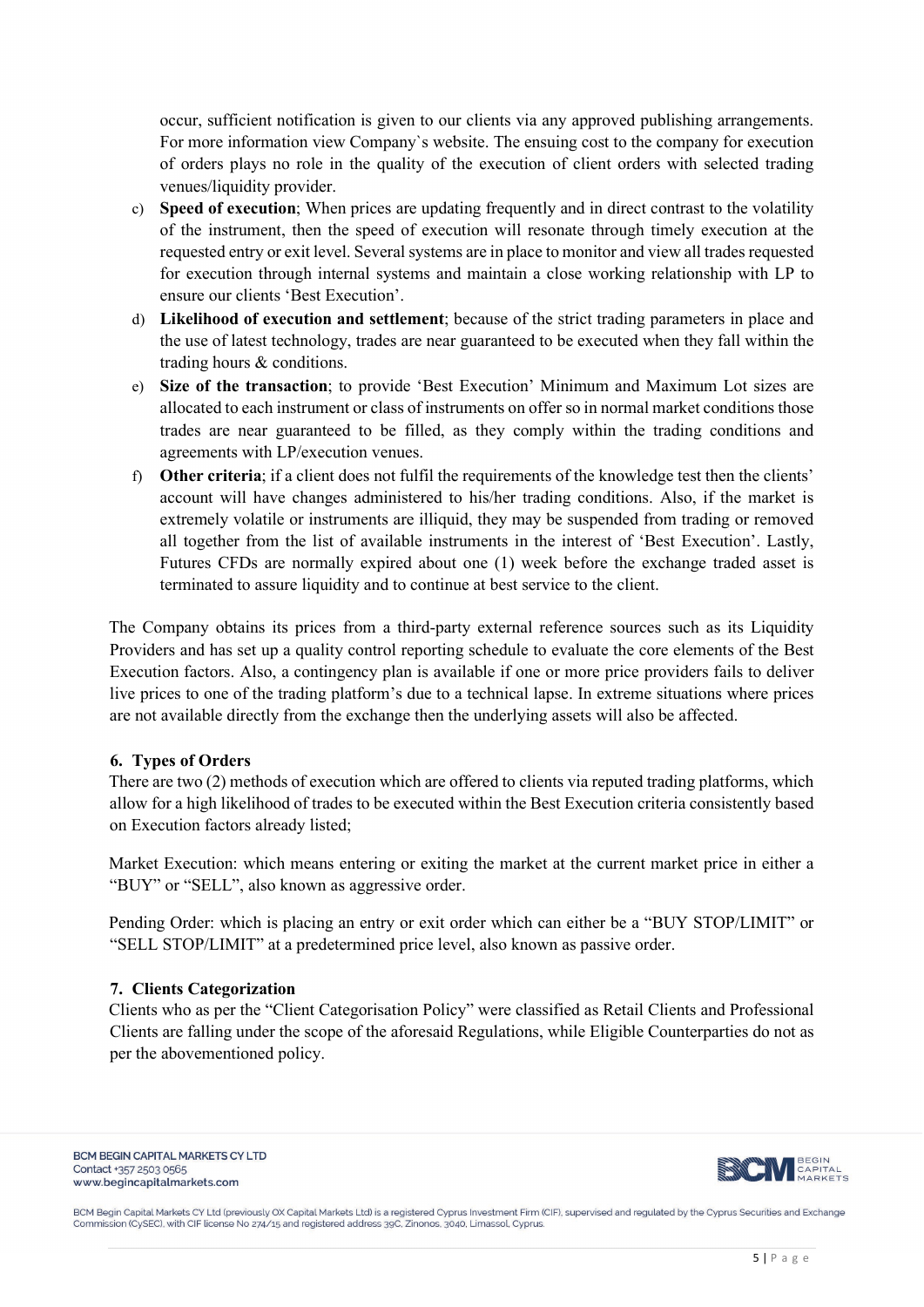# <span id="page-5-0"></span>**8. Execution Venues.**

The company has decided to agree on new terms with new Liquidity Provider since October 2019 based within the European Union which would provide a significant secure environment to the clients due to the strong regulatory system and provisions governing European legal entities.

Following the Commission's Implementing Decision 2016/230, the Company has decided for the change of the already established Liquidity Provider, due to the fact it was domiciled outside EU and was not a member of the G20.

#### a) **Execution Venues**

<span id="page-5-1"></span>The current execution venues are well suited for our business model, have provided a top tier service and have fulfilled the criteria that has been set forth to evaluate such liquidity providers/execution venues. The list of execution venues can be found in the "Best Interest and Order Execution Policy".

The changes have been already interpreted in the Company's "Best Interest and Order Execution Policy".

#### b) **Inducements related Execution Venues**

<span id="page-5-2"></span>The company has standard Liquidity Providers agreements in place with all execution venues used to execute client orders which are legally binding contracts which among other content, includes all due processes in compliance and safeguarding of client's interest. Furthermore, the Company has specific arrangements in respect to the payments received and paid to the Liquidity Providers (LP) according to this agreement.

#### <span id="page-5-3"></span>**9. Conflicts and Best Execution**

The Company has a Conflicts of Interest Committee in place to ensure that all procedures and policies are followed as well as to examine the identified conflicts of interest. Furthermore, the members of this committee are responsible to communicate through top down approach how to manage all potential and existing Conflicts of Interest that arise. For any Conflicts of Interest that are not manageable, the Company shall inform its clients periodically and at least annually for the said conflicts of Interest.

The company does not have ownership of any execution venues that are used to execute client orders. Below is a relevant extract from the "Conflict of Interest Policy" regarding Best Execution.

| <b>Possible Conflict</b>                                                                                                                                                                                                               | <b>Procedures and measures</b>                                                                                                                                                                                                                   |  |  |  |
|----------------------------------------------------------------------------------------------------------------------------------------------------------------------------------------------------------------------------------------|--------------------------------------------------------------------------------------------------------------------------------------------------------------------------------------------------------------------------------------------------|--|--|--|
| The Company or a relevant person has an interest<br>in the outcome of a service provided to the Client<br>or of a transaction carried out on behalf of the<br>Client, which is distinct from the Client's interest<br>in that outcome; | The Company has pre-cautionary measures in<br>order to prevent such conflict of Interest. The<br>Employees are warned during the training that<br>they are not allowed to act dishonest and not on<br>the best interest of the Client.           |  |  |  |
|                                                                                                                                                                                                                                        | The Company has in Place a disciplinary policy,<br>in the event that this conflict occurs, to be<br>mitigated and managed. Moreover,<br>the<br>disciplinary policy prevents the employees from<br>not acting on the best interest of the client. |  |  |  |

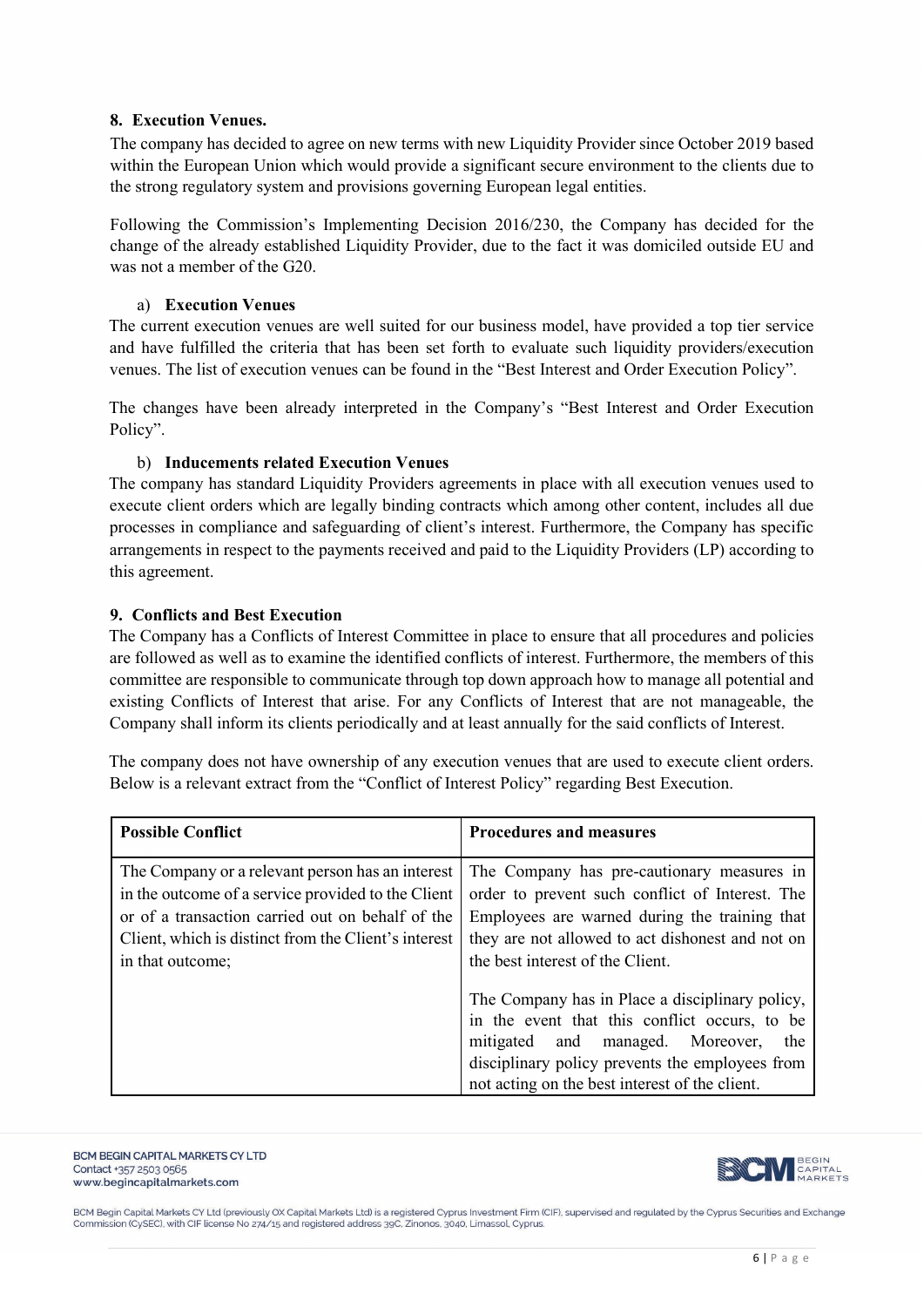| Maximizing of the trading volumes in order to    | The Company has in place Best Execution              |  |  |  |  |
|--------------------------------------------------|------------------------------------------------------|--|--|--|--|
| increase receivable brokerage commission,        | Arrangements Policy and put all its efforts in       |  |  |  |  |
| which may directly conflict with the Client's    | order to prevent such event. The employees are       |  |  |  |  |
| interest, if that interest is in minimizing the  | not allowed to<br>provide<br>such                    |  |  |  |  |
| volume of trades they perform.                   | information/instruction to the Clients at all times. |  |  |  |  |
| Receive commissions and/or other inducements     | The Company is in process of minimizing all its      |  |  |  |  |
| from its Liquidity provider for the transmission | Inducements paid or received. However, the           |  |  |  |  |
| of Client                                        | Company has certain procedures in order to act       |  |  |  |  |
| Orders.                                          | on the best interest of its Clients.                 |  |  |  |  |

#### <span id="page-6-0"></span>**10. Our Commitment**

The Company's Best Execution mandate is an ongoing process that is echoed down through the Board of Directors and management to all pertinent employees to stay diligent and informed of best industry practices and how they apply to the Company's business model. Additionally, to fully comprehend that safeguarding 'Best Execution' standards is of great importance without exception and must continually deliver fair results to our clients.

#### <span id="page-6-1"></span>**11. Amendments**

The Company reserves the right to review and/or amend its Best Interest and Order Execution Policy as well as this Statement. If the Company makes a material change of its Policy and/or this Statement, its client will be informed, and an updated version of the said policy and Statement will be available on the Company's website.



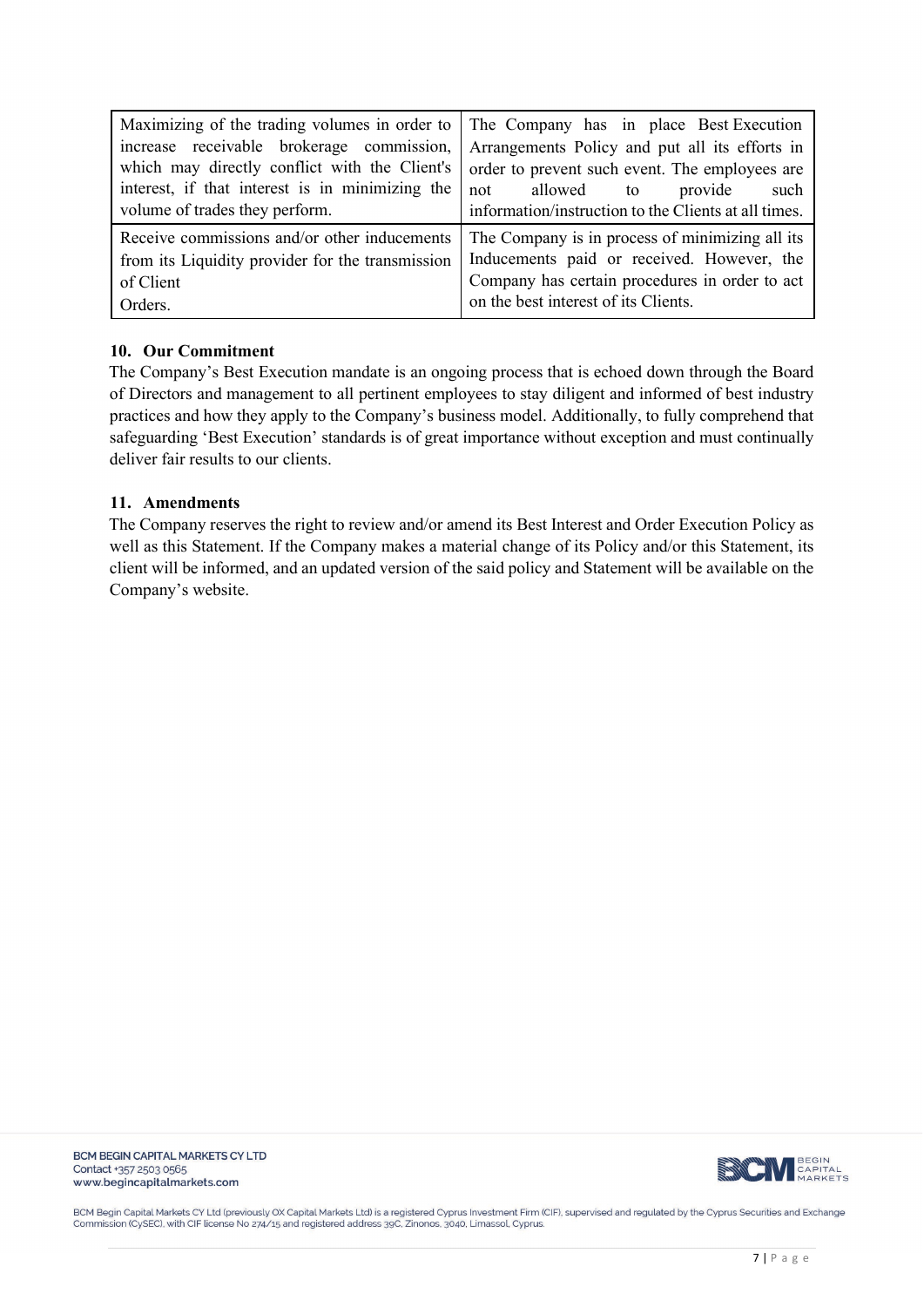#### RTS 28

#### COMMISSION DELEGATED REGULATION (EU) 2017/576

### of 8 June 2016

#### Supplementing Directive 2014/65/EU

# *Regulatory technical standards for the annual publication by investment firms of information on the identity of execution venues and on the quality of execution*

# **Retail Clients Table 1**

| <b>Class of Instrument</b>                                                            |                                                                           |                                  | Contract for Difference (CFD)                                                                                    |                                 |                                          |                                     |  |
|---------------------------------------------------------------------------------------|---------------------------------------------------------------------------|----------------------------------|------------------------------------------------------------------------------------------------------------------|---------------------------------|------------------------------------------|-------------------------------------|--|
| Notification if $\leq 1$ average trade per Y/N<br>business day in the previous year   |                                                                           |                                  |                                                                                                                  |                                 |                                          |                                     |  |
| Top five execution venues<br>ranked in terms of trading<br>volumes (descending order) | Proportion<br>volume<br>traded<br>as<br>percentage<br>total in that class | of<br>$(\text{lots})$<br>a<br>of | Proportion of<br>orders<br>(number<br>of<br>trades)<br>executed<br>as<br>percentage of<br>total in that<br>class | Percentage of<br>passive orders | Percentage<br>of<br>aggressive<br>orders | Percentage<br>of directed<br>orders |  |
| Goldenburg Group Ltd                                                                  | 74.03%                                                                    |                                  | 80%                                                                                                              | 0%                              | 100%                                     |                                     |  |
| LEI:                                                                                  |                                                                           |                                  |                                                                                                                  |                                 |                                          |                                     |  |
| 2138009UJX646ZT32817                                                                  |                                                                           |                                  |                                                                                                                  |                                 |                                          |                                     |  |
| (Cyprus)                                                                              |                                                                           |                                  |                                                                                                                  |                                 |                                          |                                     |  |
| TopFX Ltd                                                                             | 25.97%                                                                    |                                  | 20%                                                                                                              | 0%                              | 100%                                     |                                     |  |
| LEI:                                                                                  |                                                                           |                                  |                                                                                                                  |                                 |                                          |                                     |  |
| 549300QPSW261OOC0080                                                                  |                                                                           |                                  |                                                                                                                  |                                 |                                          |                                     |  |
| (Cyprus)                                                                              |                                                                           |                                  |                                                                                                                  |                                 |                                          |                                     |  |

**%**

# **Report Notes:**

- *ECB exchange rates used as of the last trading day of 2019*
- *All calculations in 'EUR'*
- *RTS 28 report reflects all closed trades as of 1.1.2019 to 31.12.209 & open orders as of the last trading day of 2019.*

BCM BEGIN CAPITAL MARKETS CY LTD Contact +357 2503 0565 www.begincapitalmarkets.com



BCM Begin Capital Markets CY Ltd (previously OX Capital Markets Ltd) is a registered Cyprus Investment Firm (CIF), supervised and regulated by the Cyprus Securities and Exchange<br>Commission (CySEC), with CIF license No 274/